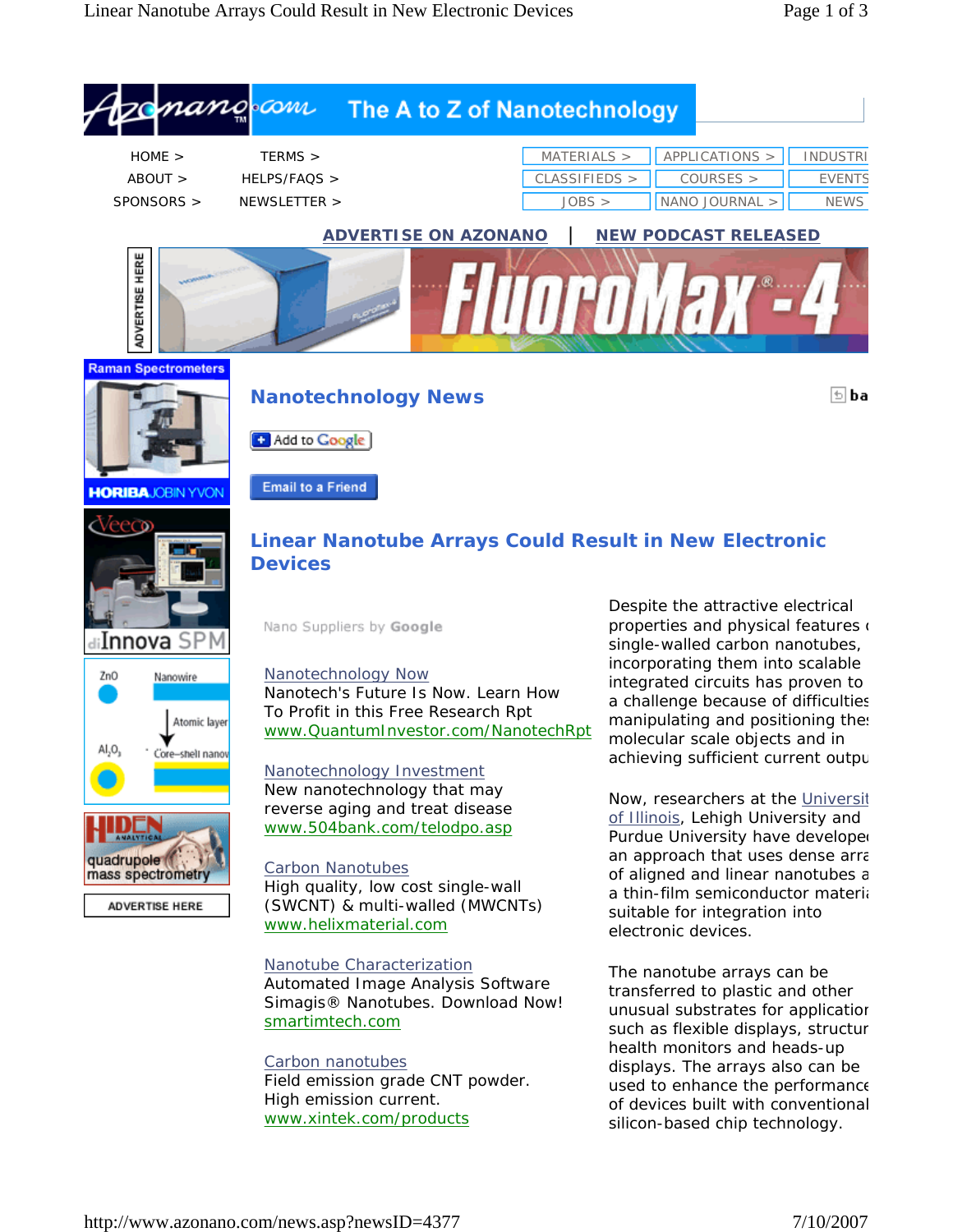"The aligned arrays represent an important step toward large-scale integrated nanotube electronics," said John A. Rogers, a Founder Professor of Materials Science and Engineering at Illinois, and corresponding author of a paper accepted for publication in the journal Nature Nanotechnology, and posted on i Web site.

To create nanotube arrays, the researchers begin with a wafer of single-crystal quartz, on which they deposit thin strips of iron nanoparticles. The iron acts as catalyst for the growth of carbon nanotubes by chemical vapor deposition. As t nanotubes grow past the iron strips, they lock onto the quartz crystal, which th aligns their growth.

The resulting linear arrays consist of hundreds of thousands of nanotubes, eacl approximately 1 nanometer in diameter (ananometer is 1 billionth of a meter), and up to 300 microns in length (a micron is 1 millionth of a meter). The nanotubes are spaced approximately 100 nanometers apart.

The arrays function as an effective thin-film semiconductor material in which charge moves independently through each of the nanotubes. In this configuration, the nanotubes can be integrated into electronic devices in a straightforward fashion by conventional chip-processing techniques.

A typical device incorporates approximately 1,000 nanotubes, and can produce current outputs 1,000 times higher than those of previously reported devices that incorporate just a single nanotube. Many devices can be built from each array, with good device-to-device uniformity. Detailed theoretical analysis of these unusual devices reveals many aspects of their operation.

Using the arrays, the researchers built and tested a number of transistors and logic gates, and compared the properties of nanotube arrays with those of individual nanotubes.

"This is the first study that shows properties in scalable device configurations that approach the intrinsic properties of the tubes themselves, as inferred from single-tube studies," said Rogers, who also is a researcher at the university's Beckman Institute.

Nanotube arrays aren't likely to replace silicon, Rogers said, but could be adde to a silicon chip and exploited for particular purposes, such as higher speed operation, higher power capacity and linear behavior for enhanced functionality They can also be used in applications such as flexible devices, for which silicon not well suited.

"Nanotubes have shown potential in the past, but there hasn't been a clear pat from science to technology," said Moonsub Shim, a professor of materials scien and engineering at Illinois, and a co-author of the paper. "Our work seeks to bridge this gap."

With Rogers and Shim, co-authors of the paper are postdoctoral research associate Seong Jun Kang and graduate students Coskun Kocabas and Taner Ozel, all at Illinois; electrical and computer engineering professor Muhammad / Alam and graduate student Ninad Pimparkar at Purdue, and physics professor Slava V. Rotkin at Lehigh.